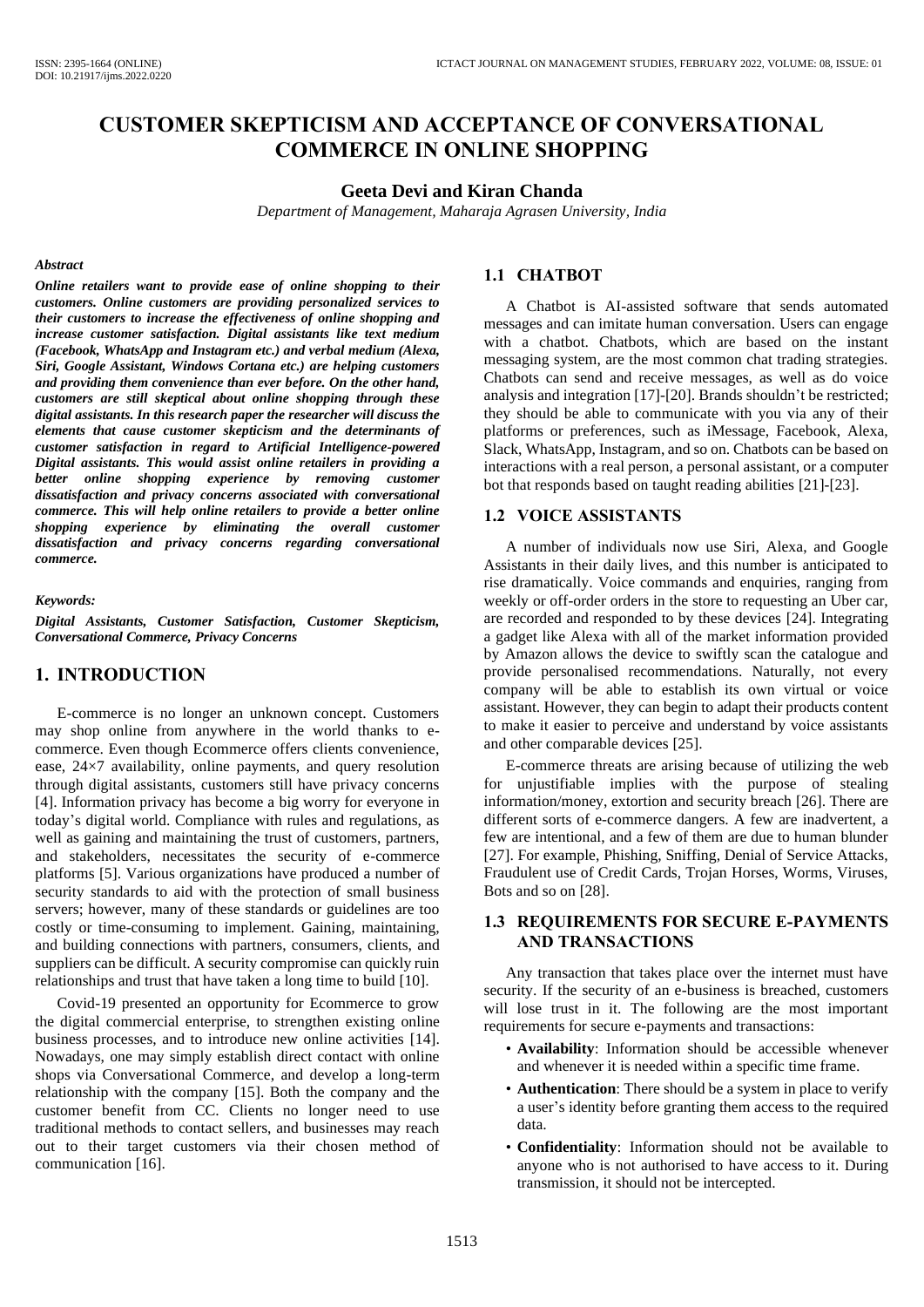- **Integrity**: Information should not be tampered with while being transmitted over the internet.
- **Encryption**: Only an authorised user should be able to decrypt and encrypt information.
- **Auditability**: Data should be documented in a way that allows it to be audited for integrity.
- **Non-Repudiability**: It is the protection against order or payment denial. A sender should not be able to deny sending a message once it has been sent. Similarly, the message receiver should not be allowed to refuse to accept it.

## **2. REVIEW OF LITERATURE**

Factors influencing consumer behavioural intention to use AIpowered webshops and apps are trust, perceived usefulness, perceived ease of use and attitudes. User-friendliness and flawless operation of an artificial intelligence-powered website are the prerequisites for market success [1]. Privacy concern impacts the attitude of persons such as acceptance, willingness, and preferences. It depends upon the individual perceptions to evaluate the correspondence of privacy concern by taking different dimensional factors [3]. Security? Information quality? Payment mode? Customer support? Quality and multifariousness have a significant positive effect on consumer satisfaction. Online retailers should develop a pitfall- free and secure online interface? Hand quality information about products and services offered and enhance the capability of customer support staff for immediate query oversight [9]. Chatbots allow humans to pose shoppingrelated questions and receive answers in natural language without waiting for a salesperson or using other automated communication forms. Whereas privacy concerns and the immaturity of the technology had a negative effect on usage intention and frequency [2]. Policy related to data privacy requires balancing two competing priorities. Too little protection means that customers may not adopt AI-related applications; too much regulation may strangle innovation [6]. E-Commerce security is the protection of e-commerce assests from unauthorized access, use alteration, or destruction []. Chatbots still suffer from problems linked to their toddlerhood, working in high failure rates and doper scepticism when it comes to the operation of AI- hung chatbots [12]. Chatbots are more accessible than calling, because sometimes people speak with an indistinguishable accentuation and the account service isnt capable to help them. Security is important for consummate addicts especially when the chatbot handles financial data. Attainability has to be taken into account when administering chatbots [11]. Conversational agents which are more human-like may have higher trust resilience than less human-like agents; that is, these more human-like agents may be more trusted by users in situations characterised by deteriorating reliability in the information provided by the agent [8]. Smartphone users are increasing day by day in the world. Users are getting addicted to Smartphone and can't spend much time without them. So, users are having a growing concern in conversational commerce [7]. Acceptance of accessible chatbots is less considerable than expected as most available chatbots fail to fill users' requirements due to uncertain purposes, senseless responses, or unsatisfactory usability [13]. Security has been observed as the most significant part in layout of the online customer experience, online retailers need to work in making secure web predicated shopping experience for buyers. Strategies matching as high stage of encryption along with digital hand can be employed to achieve secured sales [].

## **3. RESEARCH METHODOLOGY**

"The practical "how" of any given piece of research is referred to as research technique" []. It is a well-planned study that verifies the validity and dependability of the findings in order to meet the research objectives.

### **3.1 NEED AND SCOPE OF THE STUDY**

Voice-driven interfaces and chatbots give one-to-one tailored services to customers. This study will aid online enterprises in acquiring a deeper understanding of the elements that provide customer satisfaction and the rate at which customers accept Digital Assistants. This research will help online retailers understand the variables that lead to customer skepticism, allowing them to create a better online purchasing experience by removing general customer dissatisfaction and privacy concerns about conversational commerce.

### **3.2 OBJECTIVES**

- To study the electronic device widely used by customers for conversational commerce.
- To study the acceptance level of digital assistants among customers.
- To study the impact of Digital Assistants on Customer Satisfaction.
- To study the impact of customer skepticism on conversational commerce.

### **3.3 DATA COLLECTION**

The information was gathered from both primary and secondary sources. A google quiz was used to acquire the primary data. A total of 200 questionnaires were issued, but only 170 people completed the entire questionnaire. Secondary data was gathered from reputable journals, publications, research papers, theses, articles, magazines and websites, among other sources.

| <b>Primary Resource</b>    | Filling of questionnaire via google forms |
|----------------------------|-------------------------------------------|
| <b>Research Instrument</b> | <b>Online Questionnaire</b>               |
| <b>Secondary Resources</b> | Research Papers, Articles, Websites, etc. |
| Research Type              | <b>Exploratory Research</b>               |
| Sampling Area              | Baddi, Solan, Himachal Pradesh            |
| Sampling Type              | <b>Purposive Sampling</b>                 |
| Sample Size                | 170                                       |
| <b>Target Population</b>   | Generation Z                              |

Table.1. Data Collection

## **4. DATA ANALYSIS**

The findings of the research study show that 61.8% of the respondents belong to the age of 15-22, 21.8% to the age of 23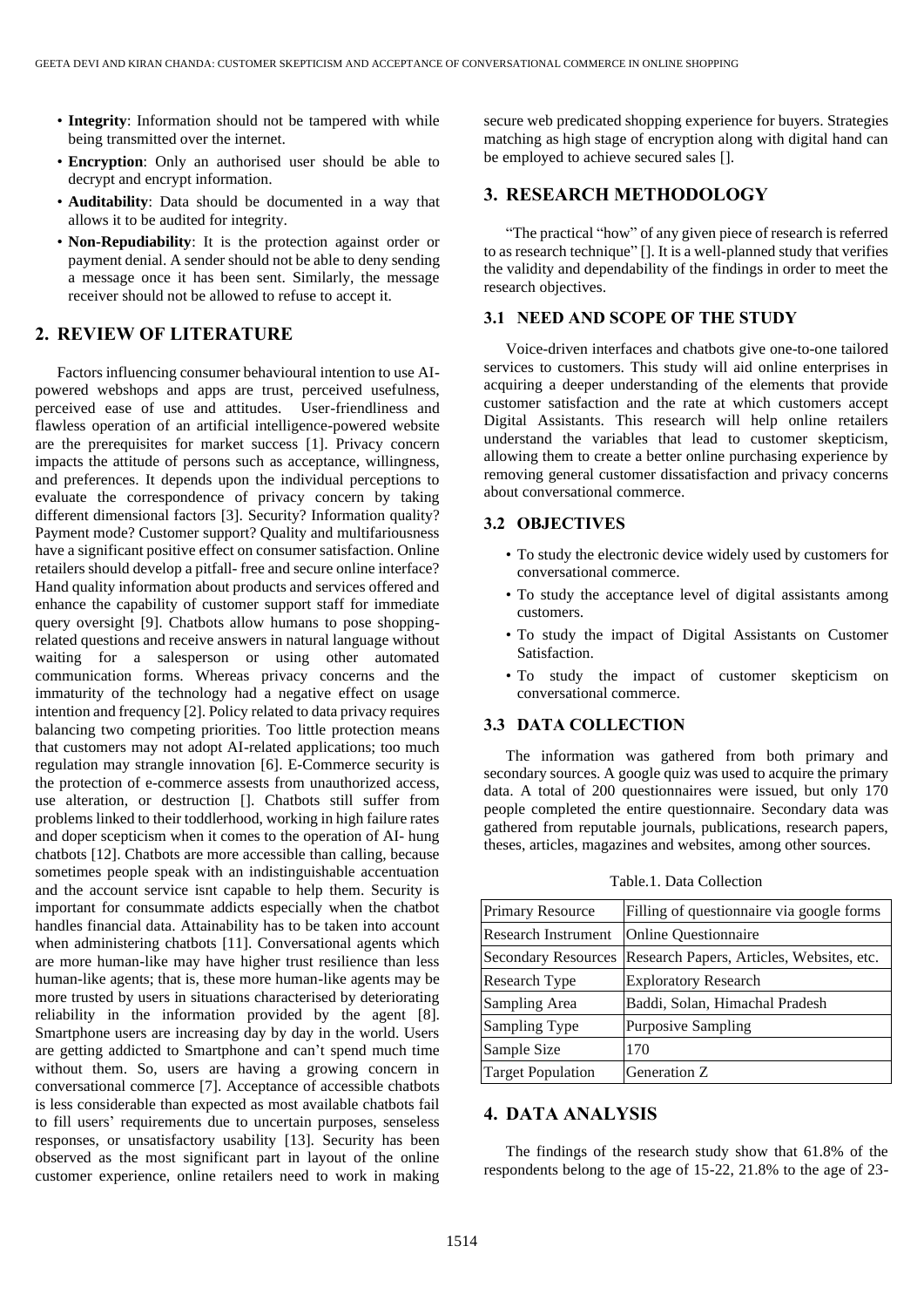30, and 16.5 to the age of 31-40. Out of 170 respondents, 51.8 % were female and 48.2% were male. 62.9% of the respondents were students,27.6% were employed and 9.5% work part-time. 41.2% of the respondents were 12th pass, 35.9% were graduated, 18.8% were post-graduate and rest of the respondents were doctorate as per their qualification. 93.5% of the respondents were having mobile as their electronic device and 5.9% were having a laptop. 4.8% of respondents spent less than an hour on their electronic device, 27.6% of respondents spent 1-2 hours, 33.5% respondents spent 3-4 hours and 34.1% spent more than 4 hours on their electronic device on daily basis. 77.1% of the respondents used chatbots for online shopping and 22.9 used voice-driven interfaces for online shopping. 52.4% of respondents didnt encountered any form of fraud, delivery delays with regards to buying online before. 47.6% of respondents encountered fraud, delivery delays with regards to buying online before. 55.9% of respondents rarely entered their personal details online. 22.9%

often entered their personal details and 21.2% were unwilling to enter their personal detail online.

## **4.1 CRONBACH ALPHA SCORE FOR RELIABILITY MEASUREMENT**

Cronbachs Alpha was used to measure the reliability of the questionnaire. The questionnaire was tested for its reliability and overall reliability score as depicted by Cronbachs alpha which was 0.968.

| Table.2. Reliability Statistics |  |
|---------------------------------|--|
|---------------------------------|--|

| <b>Reliability Statistics</b> |            |  |  |  |
|-------------------------------|------------|--|--|--|
| Cronbach's Alpha              | N of Items |  |  |  |
| .968                          | 15         |  |  |  |

| <b>Variables</b>                                                                                                                                                             | Mean | <b>Std. Deviation</b> |
|------------------------------------------------------------------------------------------------------------------------------------------------------------------------------|------|-----------------------|
| Chatbots/ Voice assistants provides me a detailed explanation of all level of products                                                                                       | 3.37 | 1.130                 |
| Chatbots/Voice assistants makes shopping easier                                                                                                                              | 3.34 | 1.141                 |
| It helps me to get quick answer in emergency                                                                                                                                 | 3.42 | 1.200                 |
| Payment of bills are easy                                                                                                                                                    | 3.35 | 1.188                 |
| It helps me to communicate with different brands through one program                                                                                                         | 3.38 | 1.141                 |
| It provides me variety of alternatives with search filters                                                                                                                   | 3.45 | 1.192                 |
| It also facilitates customer support services                                                                                                                                | 3.39 | 1.168                 |
| It facilitates quick decision making                                                                                                                                         | 3.35 | 1.193                 |
| Advertisements through chatbots influence decision to purchase                                                                                                               | 3.19 | 1.161                 |
| I can avail various cash benefits and discounts through chatbots/voice assistants                                                                                            | 3.15 | 1.134                 |
| I prefer online shopping through chatbots/voice assistant medium in comparison of traditional shopping                                                                       | 3.16 | 1.208                 |
| I'm apprehensive that the information I provide to chatbots will be misappropriated.                                                                                         | 3.06 | 1.155                 |
| I am apprehensive because of what others might do with the information I submit via chatbots,                                                                                | 3.05 | 1.095                 |
| I am concerned about my bank account would be hacked                                                                                                                         | 3.05 | 1.124                 |
| In terms of data security and privacy, I believe that utilising chatbots is problematic.                                                                                     | 2.91 | 1.010                 |
| I think that using chatbots is risky because of the general global risks associated with artificial intelligence<br>in future.                                               | 3.06 | 1.134                 |
| I think that the chatbots contain malicious viruses with it                                                                                                                  | 3.05 | 1.025                 |
| Personalizing online interactions raises privacy concerns among customers                                                                                                    | 3.02 | 1.063                 |
| Voice assistant can be used by malicious users to facilitate unauthorized access to the private information of<br>the owner                                                  | 3.06 | 1.072                 |
| Voice assistants can open a new way for a new kind of attack where the attacker can pass ultrasonic<br>commands through broadcast media to easily activate the user's device | 3.07 | 1.091                 |
| A privacy concern for many users is that voice assistants are always recording audio                                                                                         | 3.11 | 1.088                 |
| I am concerned that the attacker can use ultrasonic commands to easily activate the user's device.                                                                           | 3.16 | 1.168                 |
| The seller might send me more misleading information about the products.                                                                                                     | 3.12 | 1.157                 |
| I don't feel myself safe while sharing my card details                                                                                                                       | 3.11 | 1.141                 |
| Not being able to touch products                                                                                                                                             | 3.00 | 1.109                 |
| Lack of worthiness of the vendors                                                                                                                                            | 3.01 | 1.088                 |
| Valid N (listwise)                                                                                                                                                           |      |                       |

### Table.3. Descriptive Statistics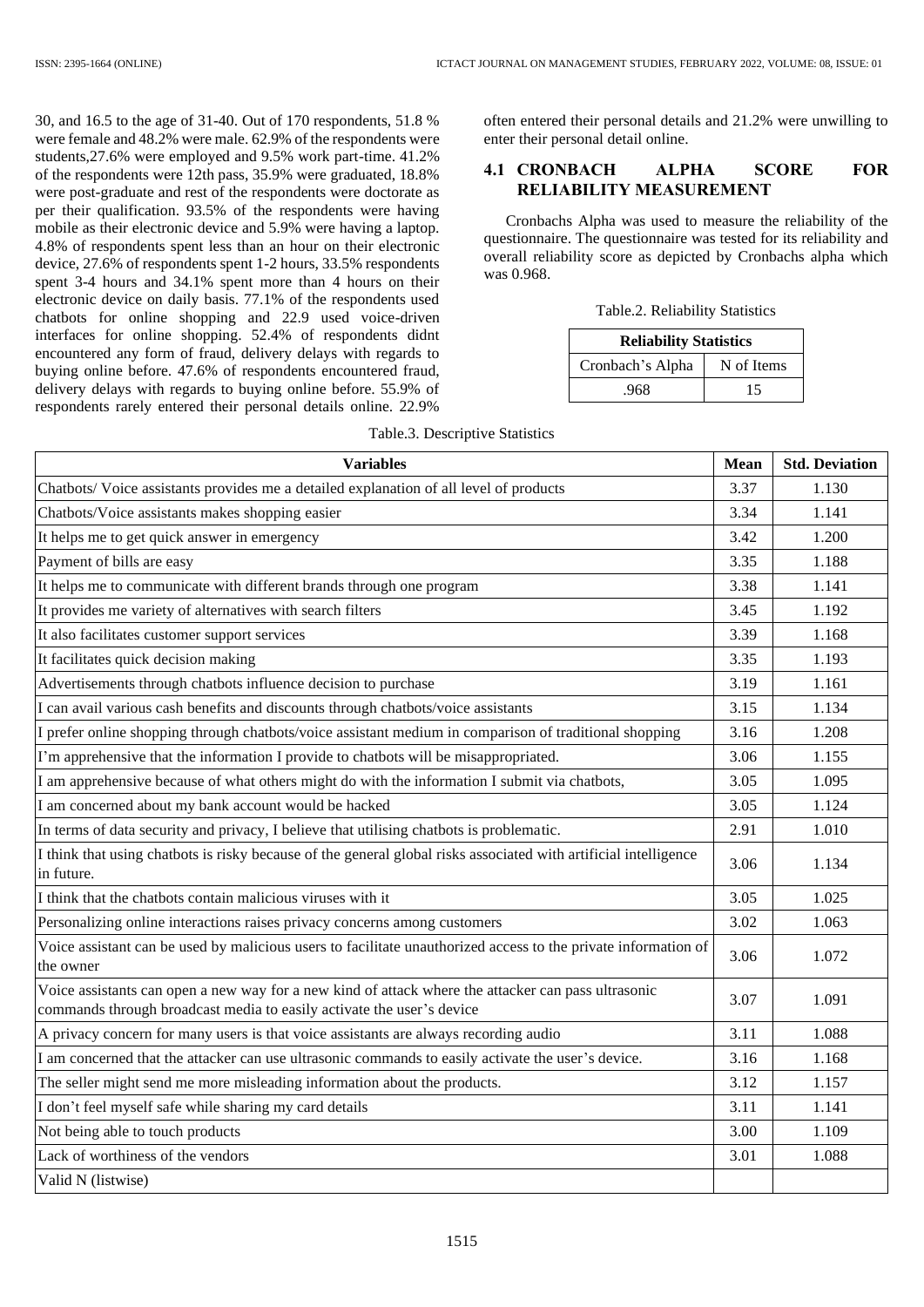### **4.2 DESCRIPTIVE STATISTICS**

Descriptive statistics show the mean and standard deviation of the items. The item "It provides me variety of alternatives with search filters" got the highest mean, emphasizing the importance of conversational commerce providing customers with the ability to search with filters.

## **4.3 FACTOR ANALYSIS**

On 26 items, factor analysis was used to organise comparable variables into dimensions. The KMO value of sample adequacy for the solution was 0.952. The result of Bartletts sphericity test is 4192.954 (df: 325), which is significant at.000 percent, suggesting that the multivariate normality assumption was met (Table.4). All of the items were subjected to factor analysis in order to determine their relative relevance, and these components were categorised as Customer Acceptance and Customer Skepticism. These two factors explained 69.257% of the total variance. Customer Acceptance emerged as a major factor and explained 39.671% of the total variance. It facilitates quick decision making emerged as an important item (.834) followed by Chatbots/Voice Assistant makes shopping easier (.827) Customer Skepticism emerged as a major factor and explained 29.586% of the total variance. I think that the chatbots contain malicious viruses with it (.853) followed by Voice assistant can be used by malicious users to facilitate unauthorized access to the private information of the owner (.847).

#### Table.4. KMO and Bartletts Test

| Kaiser-Meyer-Olkin Measure of Sampling<br>Adequacy. | .952               |          |
|-----------------------------------------------------|--------------------|----------|
|                                                     | Approx. Chi-Square | 4192.954 |
| Bartlett's Test of<br>Sphericity                    | df                 | 325      |
|                                                     | Sig.               |          |

| <b>Total Variance Explained</b> |              |                           |                                    |                                            |                           |                                    |                                          |                           |                                    |
|---------------------------------|--------------|---------------------------|------------------------------------|--------------------------------------------|---------------------------|------------------------------------|------------------------------------------|---------------------------|------------------------------------|
| <b>Initial Eigenvalues</b>      |              |                           |                                    | <b>Extraction Sums of Squared Loadings</b> |                           |                                    | <b>Rotation Sums of Squared Loadings</b> |                           |                                    |
| Component                       | <b>Total</b> | $%$ of<br><b>Variance</b> | <b>Cumulative</b><br>$\frac{0}{0}$ | <b>Total</b>                               | $%$ of<br><b>Variance</b> | <b>Cumulative</b><br>$\frac{0}{0}$ | <b>Total</b>                             | $%$ of<br><b>Variance</b> | <b>Cumulative</b><br>$\frac{0}{0}$ |
| $\mathbf{1}$                    | 13.426       | 51.638                    | 51.638                             | 13.426                                     | 51.638                    | 51.638                             | 10.314                                   | 39.671                    | 39.671                             |
| $\overline{2}$                  | 4.581        | 17.619                    | 69.257                             | 4.581                                      | 17.619                    | 69.257                             | 7.692                                    | 29.586                    | 69.257                             |
| 3                               | .907         | 3.487                     | 72.744                             |                                            |                           |                                    |                                          |                           |                                    |
| $\overline{\mathcal{L}}$        | .727         | 2.796                     | 75.540                             |                                            |                           |                                    |                                          |                           |                                    |
| 5                               | .635         | 2.442                     | 77.981                             |                                            |                           |                                    |                                          |                           |                                    |
| $6\,$                           | .597         | 2.296                     | 80.277                             |                                            |                           |                                    |                                          |                           |                                    |
| 7                               | .476         | 1.832                     | 82.109                             |                                            |                           |                                    |                                          |                           |                                    |
| $8\,$                           | .424         | 1.631                     | 83.740                             |                                            |                           |                                    |                                          |                           |                                    |
| 9                               | .408         | 1.568                     | 85.308                             |                                            |                           |                                    |                                          |                           |                                    |
| 10                              | .376         | 1.446                     | 86.754                             |                                            |                           |                                    |                                          |                           |                                    |
| 11                              | .357         | 1.374                     | 88.128                             |                                            |                           |                                    |                                          |                           |                                    |
| 12                              | .348         | 1.339                     | 89.467                             |                                            |                           |                                    |                                          |                           |                                    |
| 13                              | .305         | 1.174                     | 90.641                             |                                            |                           |                                    |                                          |                           |                                    |
| 14                              | .276         | 1.061                     | 91.702                             |                                            |                           |                                    |                                          |                           |                                    |
| 15                              | .258         | .994                      | 92.697                             |                                            |                           |                                    |                                          |                           |                                    |
| 16                              | .231         | .890                      | 93.587                             |                                            |                           |                                    |                                          |                           |                                    |
| 17                              | .226         | .869                      | 94.456                             |                                            |                           |                                    |                                          |                           |                                    |
| 18                              | .219         | .842                      | 95.297                             |                                            |                           |                                    |                                          |                           |                                    |
| 19                              | .200         | .769                      | 96.066                             |                                            |                           |                                    |                                          |                           |                                    |
| 20                              | .182         | .700                      | 96.766                             |                                            |                           |                                    |                                          |                           |                                    |
| 21                              | .167         | .643                      | 97.409                             |                                            |                           |                                    |                                          |                           |                                    |
| 22                              | .167         | .641                      | 98.050                             |                                            |                           |                                    |                                          |                           |                                    |
| 23                              | .137         | .525                      | 98.575                             |                                            |                           |                                    |                                          |                           |                                    |
| 24                              | .130         | .499                      | 99.075                             |                                            |                           |                                    |                                          |                           |                                    |
| 25                              | .123         | .471                      | 99.546                             |                                            |                           |                                    |                                          |                           |                                    |
| 26                              | .118         | .454                      | 100.000                            |                                            |                           |                                    |                                          |                           |                                    |

#### Table.5. Total Variance Explained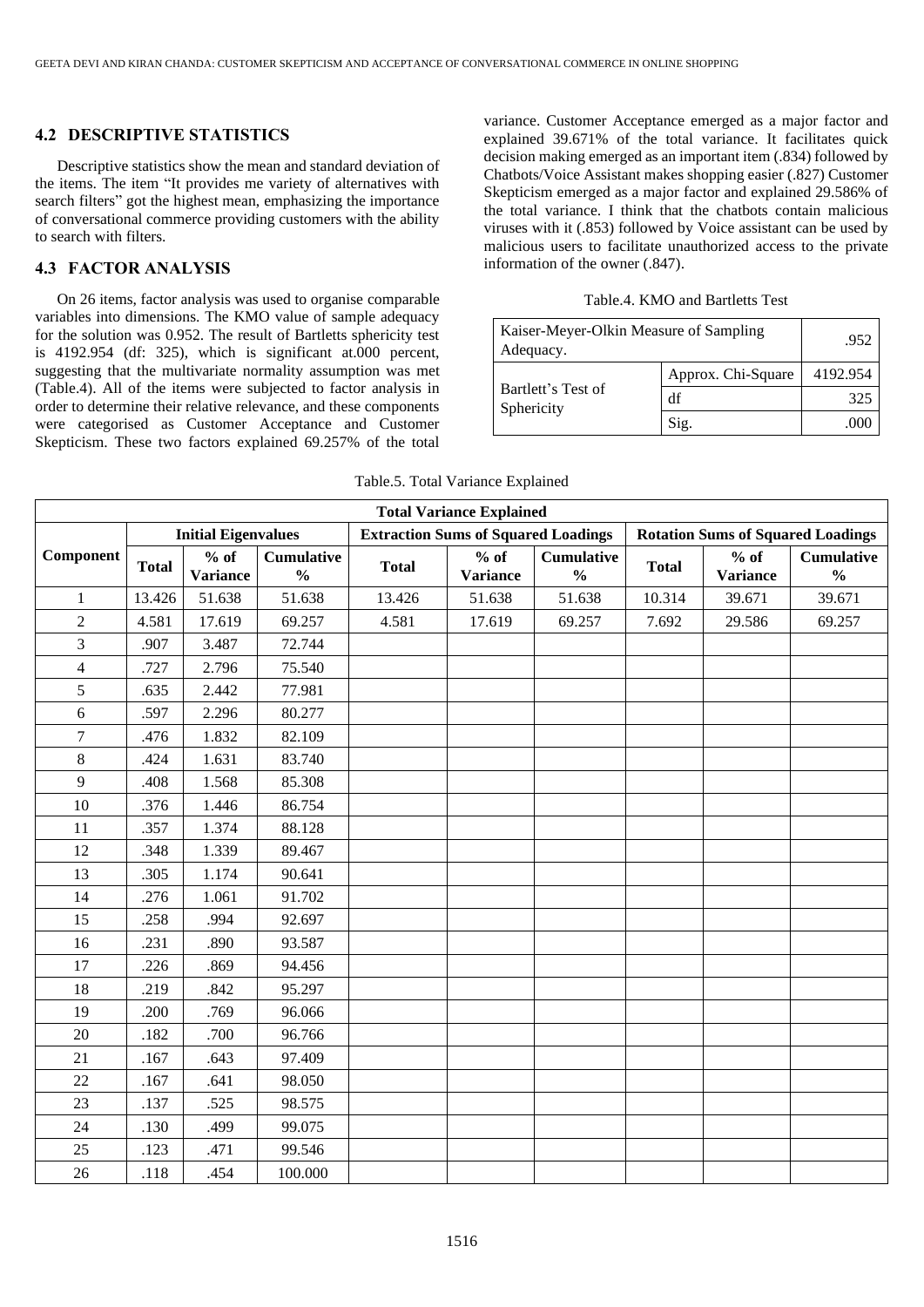|  |  | Table.6. Rotated Component Matrix |  |
|--|--|-----------------------------------|--|
|--|--|-----------------------------------|--|

|                                                                                                                                                                              |                                      | Component                     |  |
|------------------------------------------------------------------------------------------------------------------------------------------------------------------------------|--------------------------------------|-------------------------------|--|
| <b>Factors</b>                                                                                                                                                               | <b>Customer</b><br><b>Skepticism</b> | <b>Customer</b><br>Acceptance |  |
| Chatbots/Voice assistants provides me a detailed explanation of all level of products                                                                                        |                                      | .808                          |  |
| Chatbots/Voice assistants makes shopping easier                                                                                                                              |                                      | .827                          |  |
| It helps me to get quick answer in emergency                                                                                                                                 |                                      | .752                          |  |
| Payment of bills are easy                                                                                                                                                    |                                      | .779                          |  |
| It helps me to communicate with different brands through one program                                                                                                         |                                      | .825                          |  |
| It provides me variety of alternatives with search filters                                                                                                                   |                                      | .811                          |  |
| It also facilitates customer support services                                                                                                                                |                                      | .814                          |  |
| It facilitates quick decision making                                                                                                                                         |                                      | .834                          |  |
| Advertisements through chatbots influence decision to purchase                                                                                                               |                                      | .822                          |  |
| I can avail various cash benefits and discounts through chatbots/voice assistants                                                                                            |                                      | .769                          |  |
| I prefer online shopping through chatbots/voice assistant medium in comparison of traditional shopping                                                                       |                                      | .749                          |  |
| I'm apprehensive that the information I provide to chatbots will be misappropriated.                                                                                         | .748                                 |                               |  |
| I am apprehensive because of what others might do with the information I submit via chatbots,                                                                                | .784                                 |                               |  |
| I am concerned about my bank account would be hacked                                                                                                                         | .779                                 |                               |  |
| In terms of data security and privacy, I believe that utilising chatbots is problematic.                                                                                     | .829                                 |                               |  |
| I think that using chatbots is risky because of the general global risks associated with artificial intelligence<br>in future.                                               | .811                                 |                               |  |
| I think that the chatbots contain malicious viruses with it                                                                                                                  | .853                                 |                               |  |
| Personalizing online interactions raises privacy concerns among customers                                                                                                    | .754                                 |                               |  |
| Voice assistant can be used by malicious users to facilitate unauthorized access to the private information of<br>the owner                                                  | .847                                 |                               |  |
| Voice assistants can open a new way for a new kind of attack where the attacker can pass ultrasonic<br>commands through broadcast media to easily activate the user's device | .800                                 |                               |  |
| A privacy concern for many users is that voice assistants are always recording audio                                                                                         | .819                                 |                               |  |
| I am concerned that the attacker can use ultrasonic commands to easily activate the user's device.                                                                           | .835                                 |                               |  |
| The seller might send me more misleading information about the products.                                                                                                     | .841                                 |                               |  |
| I don't feel myself safe while sharing my card details                                                                                                                       | .830                                 |                               |  |
| Not being able to touch products                                                                                                                                             | .811                                 |                               |  |
| Lack of worthiness of the vendors                                                                                                                                            | .807                                 |                               |  |

## **5. CONCLUSION**

According to the findings, the majority of respondents utilised chatbots for online buying, while the majority of respondents used their mobile device for conversational commerce. All of the items were subjected to factor analysis in order to determine their relative relevance, and these components were categorised as Customer Acceptance and Customer Skepticism. Query handling, ease of payment, variety of product options, customer support service, quick decision making, advertising influence, cash benefits, and discounts through the use of digital assistants were some of the reasons for consumer acceptance of digital assistants, which led to customer satisfaction, whereas hacking, misuse of personal information, global risks associated with artificial intelligence, security threats, unauthorised access, and recency were some of the reasons for consumer rejection of digital assistants, which led to customer dissatisfaction.

## **6. LIMITATIONS OF THE STUDY**

Every research has some limitations. This research too has some limitations. Respondents can be biased. The respondents might not have complete knowledge of Digital Assistants. Further, there is scope for other researchers to cover other aspects of Conversational Commerce from the Banking, Finance, and Telecommunications, etc. side.

## **REFERENCES**

[1] S. Nagy and N. Hajdu, "Consumer Acceptance of the Use of Artificial Intelligence in Online Shopping: Evidence from Hungary", *Amfiteatrueconomic*, Vol. 23, No. 56, pp. 155- 173. 2021.